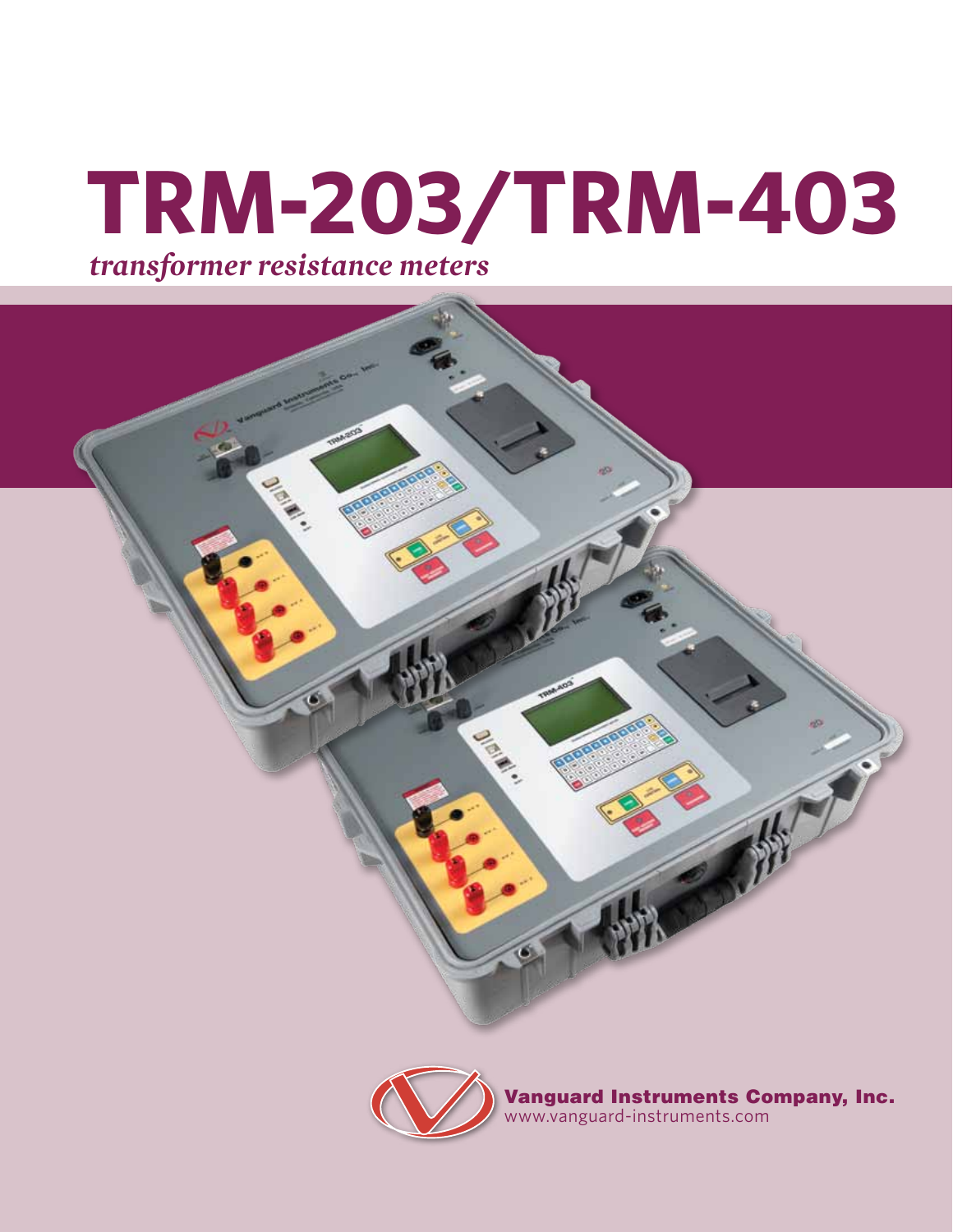

### **outstanding features**

- Perform three phase test on a transformer without the need to switch cables
- Can provide individual Delta winding resistance values
- Can provide individual Wye (with no neutral) winding resistance values
- Demagnetize transformer after test
- • Selectable test current from 1A to 20A (TRM-203) and 1A to 40A (TRM-403)
- • Computer-control via RS-232C, USB, or bluetooth interface
- Built-in 2.5" wide thermal printer

### **ordering information**

| Part number TRM-203 TRM-203, cables, | software                               |
|--------------------------------------|----------------------------------------|
| Part number TRM-403 TRM-403, cables, | software                               |
| Part number TP3                      | 2.5-inch wide thermal<br>printer paper |

## **TRM-203/TRM-403**

## *transformer resistance meters*

The TRM-203 and TRM-403 are three phase transformer winding resistance meters that allow the user to connect all test cables to the transformer bushings. The unit will then measure the transformer resistance value for each of the phases without the need to disconnect and reconnect cables for each phase.

The TRM-203 and TRM-403 can provide a fast and stable reading of very large transformers by utilizing a 60Vdc power supply. The TRM-203 is capable of outputting a selectable test current from 1A to 20A while the TRM-403's test current is selectable from 1A to 40A.

Since both units can accurately measure resistance from 1 micro-ohm to 500 Ohms (up to 2000 Ohms for the TRM-203), they can be used as micro-ohm meters to measure EHV circuit breaker contact resistance, or for any low resistance measuring application.

For a Delta transformer, the TRM-203/403 can measure the phase resistance readings and provide the individual Delta winding resistance values. The TRM-203/403 can also provide the individual winding resistance values for a Wye transformer without the neutral terminal.

If the transformer winding resistance temperature is available at the time of testing, the TRM-203/403 can calculate the equivalent resistance value at any temperature value. This useful feature can be used to compare the field readings against the factory test resistance values.

The TRM-203/403 can perform a special test to collect data automatically for up to 90 minutes (at 60-second sampling intervals) or 45 minutes (at 30 second sampling intervals). The test data is recorded with a time stamp.

All test results can be printed on the unit's builtin 2.5" wide thermal printer. Test record header information including the Company, substation name, transformer information, and operator information can also be entered using the rugged, 44–key "QWERTY"-style membrane keypad. The TRM-203/403 can automatically demagnetize the inductive device under test, eliminating the manual task of demagnetizing the transformer core after a resistance test.

The TRM-203/403 also has a "make-beforebreak" test mode that can be used to test the Load Tap Changer (LTC) or Voltage Regulator contact test sequence. The TRM-203/403 produces a "Dynamic-Resistance" graph of the LTC or Voltage regulator contact under operation. An opened contact can be detected visually from this resistance chart.

The TRM's built-in LTC/Voltage regulator can be used to conveniently change the LTC/voltage regulator tap position from the TRM-203/403 front panel.

### **TRM-203/403** *connections*

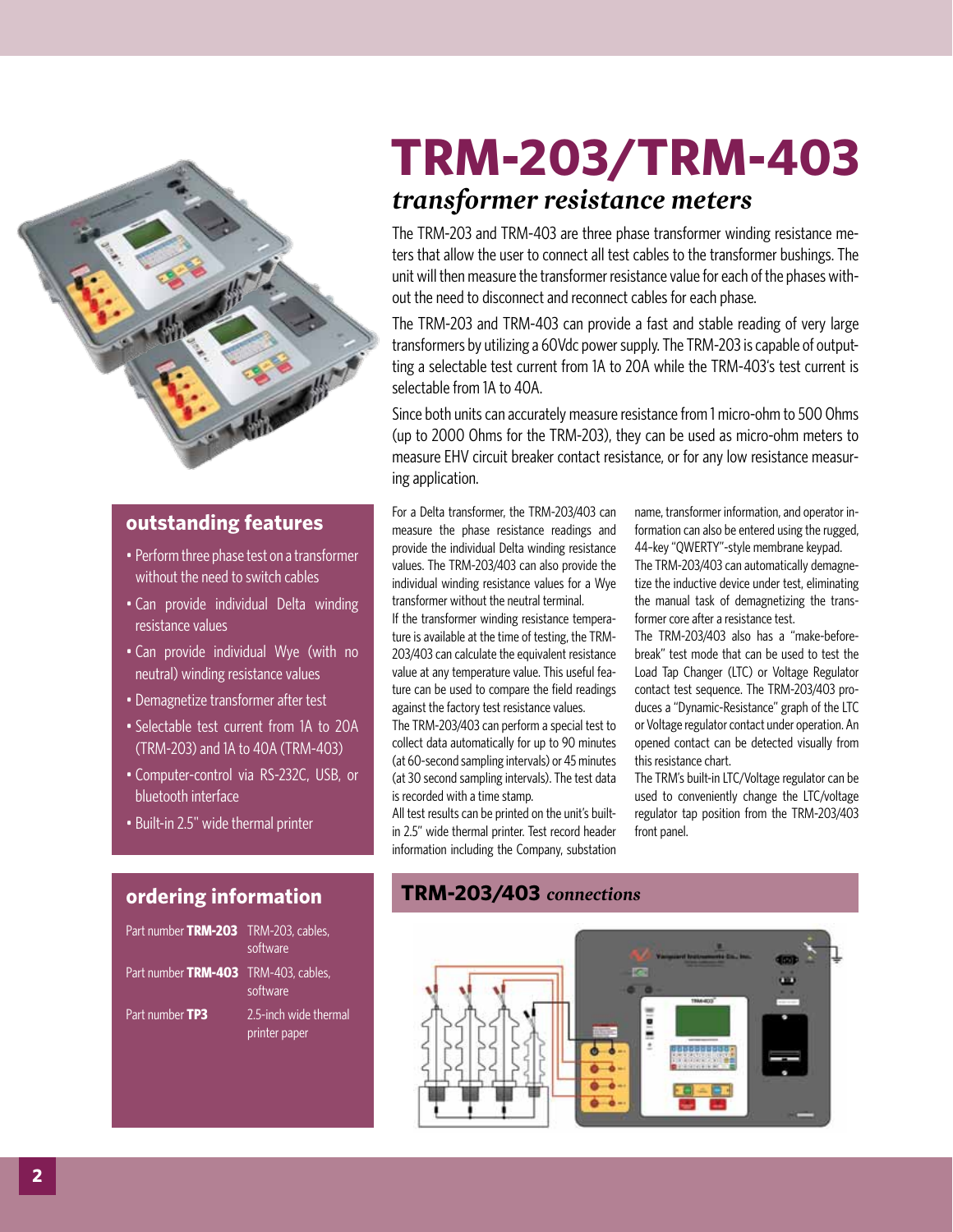## **TRM-203/403 Controls & Indicators**



#### **User Interface**

The TRM-203/403 features a back-lit graphic LCD screen (240 x 128 pixels) that is clearly visible in both bright sunlight and low light levels. A 44-key "QWERTY"-style membrane keypad is used to enter test information and operate the unit.

#### **Computer Interface**

The TRM-203/403 can be connected to a PC via the unit's RS-232C, USB, or Bluetooth interface. A PC can be used to control the TRM-203/403 to perform transformer resistance tests. Test records (stored in the TRM-203/403 or a USB Flash drive) can also be retrieved, reviewed, and printed. Test records are automatically exported to PDF, Excel, and XML formats.

#### **Safety Features**

The TRM-203/403 automatically dissipates the energy stored in the transformer at the end of each test. The discharge circuit will continue to work even if the TRM-203/403 power supply is lost.

#### **Test Record Storage**

The TRM-203/403 can store up to 256 static test records (111 tests per record) and 120 dynamic test records internally. For external test record storage, the TRM-203/403 features a USB Flash drive interface port. Up to 999 test records can be stored on a connected USB Flash Drive.

## **TRM-203/403 specifications**

| <b>type</b> portable transformer winding resistance meter                                                                  |
|----------------------------------------------------------------------------------------------------------------------------|
| <b>physical specifications</b> $21''W \times 17''H \times 9'' D$ (53 cm x 43 cm x 24 cm); Weight: 35 lbs (15.8 kg)         |
| <b>operating voltage</b> $100 - 240$ Vac, 50/60 Hz                                                                         |
| <b>resistance reading range TRM-203:</b> 1 micro-ohm – 2000 ohms; <b>TRM-403:</b> 1 micro-ohm – 500 ohms                   |
| <b>accuracy</b> $1 - 19,999$ micro-ohms: $\pm 0.5\%$ reading, $\pm 1$ count;                                               |
| 20 - 999 milli-ohms: $\pm$ 1% reading, $\pm$ 1 count;                                                                      |
| 1 - 2000 ohms: $\pm$ 1.5% reading. $\pm$ 1 count                                                                           |
| <b>test current TRM-203:</b> $1A - 20A$ in $1A$ increments; <b>TRM-403:</b> $1A - 40A$ in $1A$ increments                  |
| <b>test voltage</b> 60Vdc charging, 18V DC max during measurement                                                          |
| <b>input channels</b> 4 input channels for measuring resistance                                                            |
| <b>display</b> back-lit LCD Screen (240 x 128 pixels); viewable in bright sunlight and low-<br>light levels                |
| <b>printer</b> built-in 2.5-inch wide thermal printer                                                                      |
| <b>internal data storage</b> 256 static test records (each can contain up to 111 readings) and 120 dynamic<br>test records |
| external data storage up to 999 test records on external USB Flash drive.                                                  |
| computer interfaces RS-232C, USB, and Bluetooth                                                                            |
| safety designed to meet UL 61010A-1 and CAN/CSA C22.2 No. 1010.1-92 standards                                              |
| <b>environment</b> Operating: -10°C to +50°C (+15°F to +122°F); Storage: -30°C to +70°C (-22°F<br>to $+158^{\circ}F$ )     |
| <b>humidity</b> 90% RH @ 40 $^{\circ}$ C (104 $^{\circ}$ F) non-condensing                                                 |
| <b>altitude</b> 2,000 m (6,562 ft) to full safety specifications                                                           |
| <b>cables</b> four 50-foot (15.24m) test cables, one LTC control cable, one ground cable,<br>one power cord, one USB cable |
| <b>options</b> shipping case                                                                                               |
| <b>warranty</b> one year on parts and labor                                                                                |
|                                                                                                                            |

**NOTE :** the above specifications are valid at nominal voltage and ambient temperature of +25°C (+77°F). Specifications are subject to change without notice.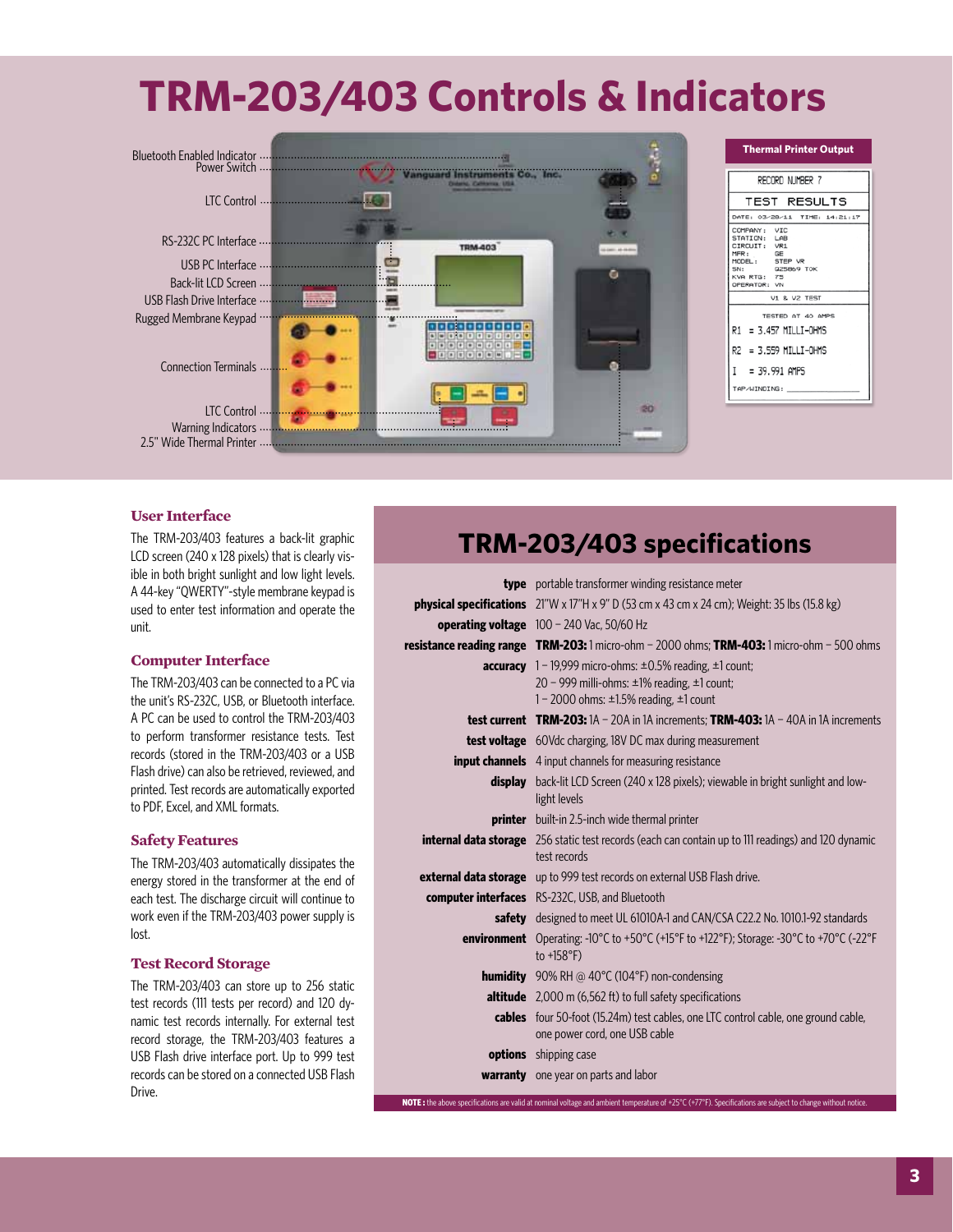## **TRM-203/403** *desktop printer output*







## **TRM-203/403** *thermal printer output*



**Sample test results showing individual winding resistance values for a Delta transformer. The TRM-203/403 can also calculate the phase resistance and individual winding resistance values at a given reference temperature (Rs and Rws, respectively).**



**Sample test results showing individual winding resistance values for a Wye transformer with no accessible neutral. The TRM-203/403 can also calculate the phase resistance and individual winding resistance values at a given reference temperature (Rs and Rws, respectively).**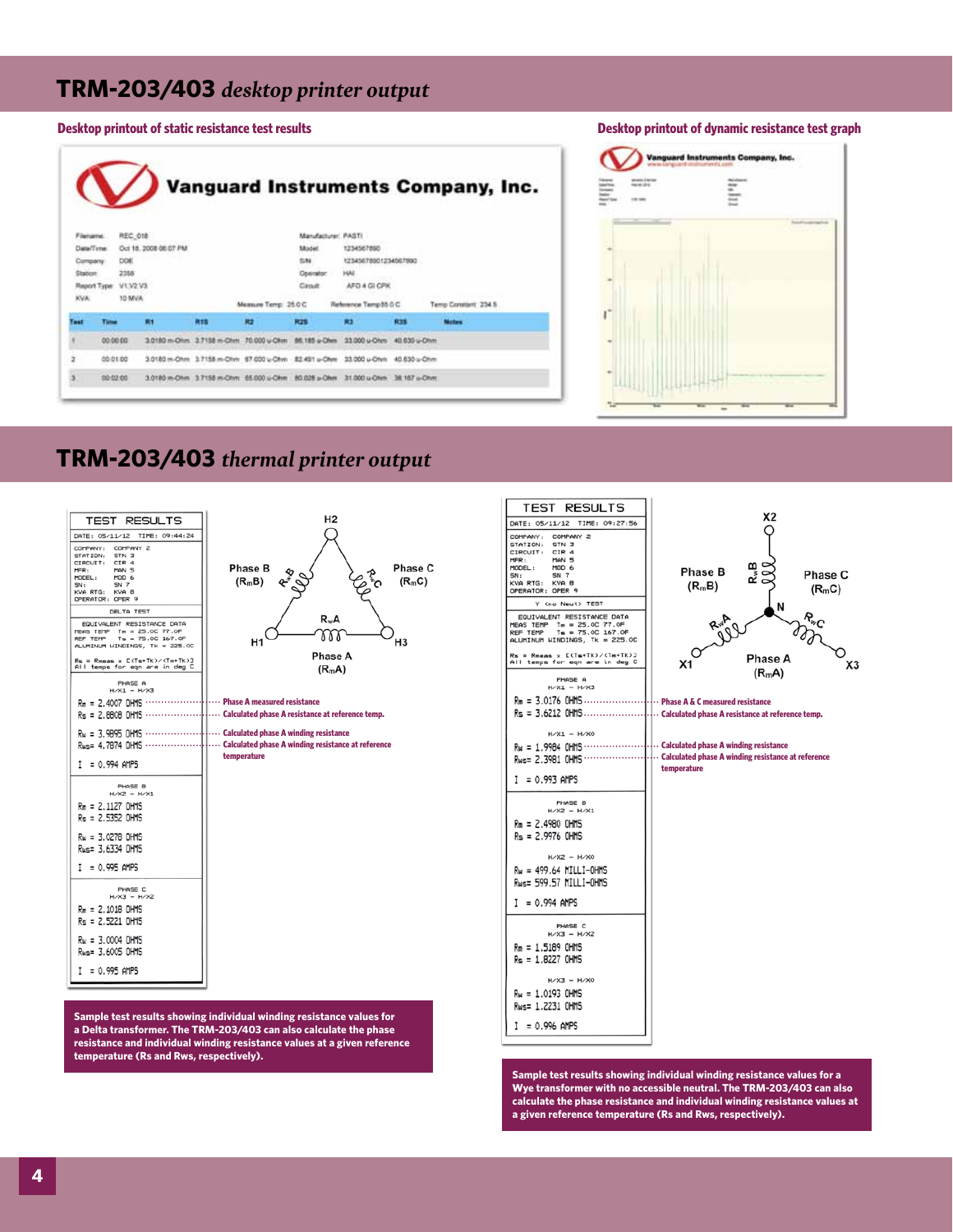## **TSB Option**

The Vanguard TSB (sold separately) can be used with a Vanguard ATRT-03 series turns ratio tester to perform transformer turns ratio tests using the same cable set provided with the TRM-203/403. Using the TSB, there is no need to connect and reconnect cables from the transformer after the initial connections are made. The user can conveniently perform resistance tests using the TRM-203/403 and turns ratio tests using an ATRT-03 without having to make trips to the transformer to connect and disconnect cables.